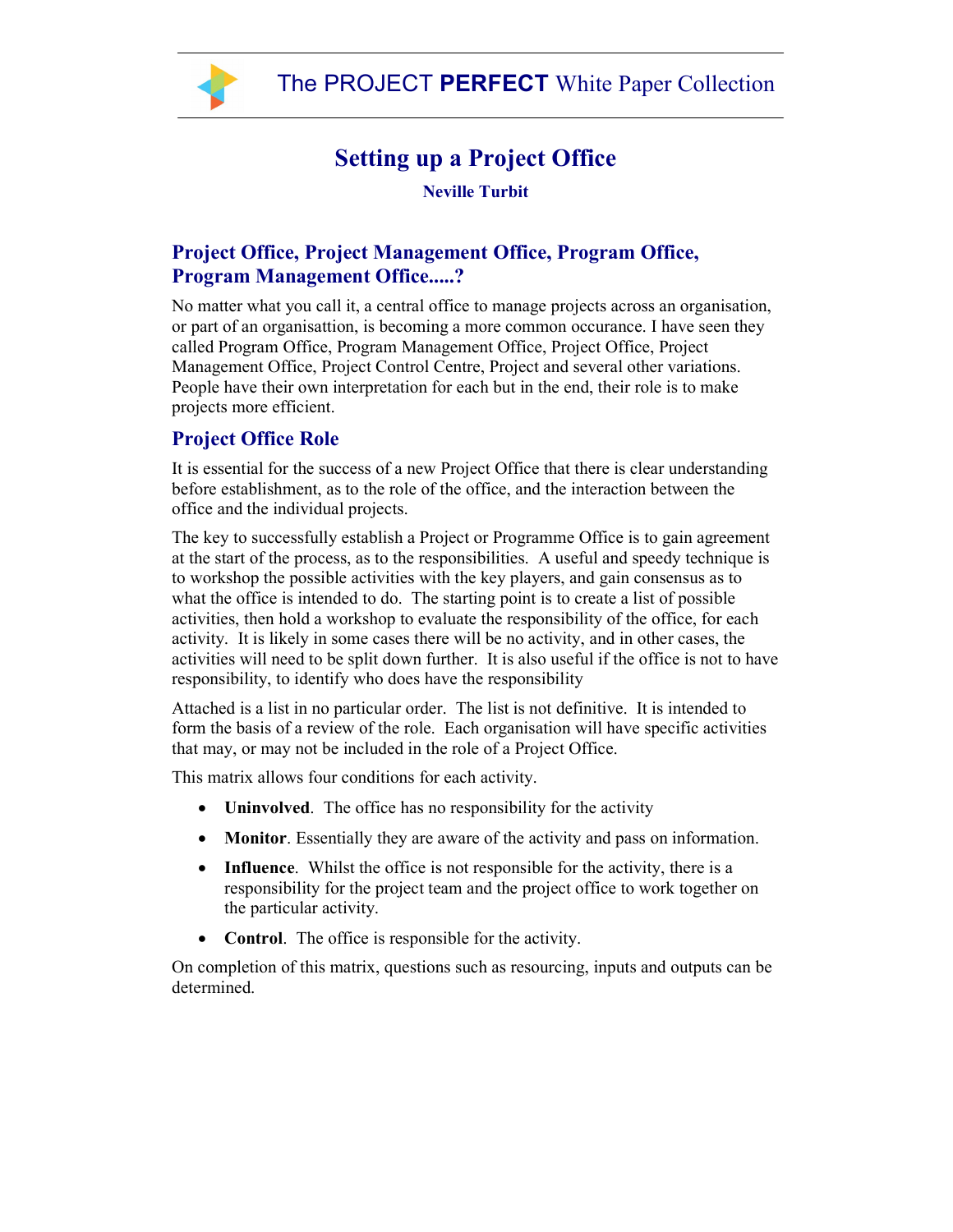| <b>Activity</b>                         | <b>Description</b>                                                                                                | Jninvolved | Monitor | <b>Influence</b> | $\rm {Control}$ |
|-----------------------------------------|-------------------------------------------------------------------------------------------------------------------|------------|---------|------------------|-----------------|
| <b>IT Strategic</b><br>Plan             | Creation of a plan $(3yr to 5 yr)$ for the<br>whole organisation                                                  |            |         |                  |                 |
| <b>IT</b> Annual<br>Operational<br>Plan | Define the next level of detail focusing<br>on the projects to be undertaken in the<br>next year                  |            |         |                  |                 |
| Project<br>Establishment                | All projects need to be logged into<br>some central source                                                        |            |         |                  |                 |
| <b>Project Sizing</b>                   | Create a first cut size estimate                                                                                  |            |         |                  |                 |
| Project Charter                         | The plan for the project covering all<br>aspects objective, scope, constraints,<br>organisation and staffing etc. |            |         |                  |                 |
| <b>Budget</b>                           | Setting the initial budget                                                                                        |            |         |                  |                 |
|                                         | Performance against budget                                                                                        |            |         |                  |                 |
|                                         | <b>Budget changes</b>                                                                                             |            |         |                  |                 |
| Scope                                   | Setting the initial scope (including<br>exclusions)                                                               |            |         |                  |                 |
|                                         | Scope variations (Process for<br>managing and management of)                                                      |            |         |                  |                 |
| Staffing                                | Project organisational structure                                                                                  |            |         |                  |                 |
|                                         | Assigning staff (who?)                                                                                            |            |         |                  |                 |
|                                         | <b>Staff movements</b>                                                                                            |            |         |                  |                 |
|                                         | Staff personnel management                                                                                        |            |         |                  |                 |
|                                         | Skills matrix and identification of gaps                                                                          |            |         |                  |                 |
|                                         | Resourcing contract maintenance $\&$<br>negotiation                                                               |            |         |                  |                 |
|                                         | Staff training                                                                                                    |            |         |                  |                 |
|                                         | Project roles and responsibilities                                                                                |            |         |                  |                 |
|                                         | Project team terms and conditions<br>(allowances, rates etc.)                                                     |            |         |                  |                 |
|                                         | Timesheet and payment                                                                                             |            |         |                  |                 |
|                                         | Exit management                                                                                                   |            |         |                  |                 |

## The Project Perfect Checklist for Project Offices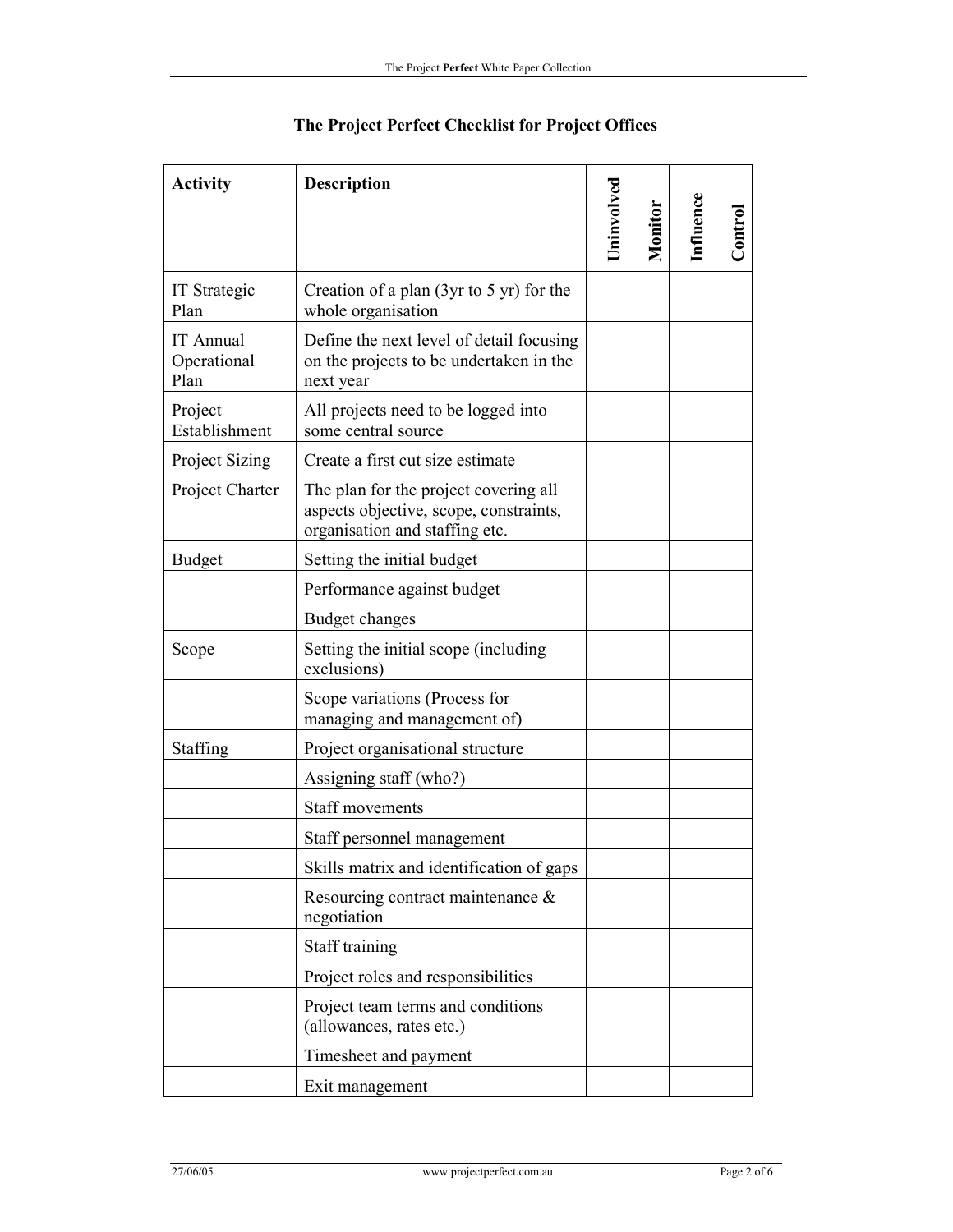| <b>Activity</b>            | Description                                                        | Jninvolved | Monitor | Influence | $\mathop{\mathsf{Control}}$ |
|----------------------------|--------------------------------------------------------------------|------------|---------|-----------|-----------------------------|
| Methodology &<br>Processes | Selection of a methodology                                         |            |         |           |                             |
|                            | Maintenance of a methodology                                       |            |         |           |                             |
|                            | Training                                                           |            |         |           |                             |
|                            | Maintenance and customisation of<br>procedures                     |            |         |           |                             |
|                            | Maintenance of templates                                           |            |         |           |                             |
|                            | Compliance with methodology                                        |            |         |           |                             |
|                            | Creation of processes and procedures                               |            |         |           |                             |
|                            | Approval of processes and procedures                               |            |         |           |                             |
|                            | Standardisation and rationalisation of<br>processes and procedures |            |         |           |                             |
|                            | Training of processes and procedures                               |            |         |           |                             |
|                            | Review of new methodologies                                        |            |         |           |                             |
| Tools                      | Selection of tools                                                 |            |         |           |                             |
|                            | Purchase of tools                                                  |            |         |           |                             |
|                            | Exemptions from using tools                                        |            |         |           |                             |
|                            | Availability to teams (IT support,<br>upgrades etcl)               |            |         |           |                             |
|                            | Training                                                           |            |         |           |                             |
|                            | Review of new tools                                                |            |         |           |                             |
| Funding                    | Approval of expenditure (levels?)                                  |            |         |           |                             |
|                            | Gating approvals                                                   |            |         |           |                             |
| Standards                  | Use of external standards (ISO 9000,<br>CMM, SPI)                  |            |         |           |                             |
|                            | Creation of internal standards                                     |            |         |           |                             |
|                            | QA services to project teams                                       |            |         |           |                             |
|                            | QA approvals                                                       |            |         |           |                             |
| Admin Support              | Assist teams with logistics (rooms,<br>travel, photocopy etc.)     |            |         |           |                             |
|                            | Produce regular reporting                                          |            |         |           |                             |
|                            | Provide facilitators to workshops                                  |            |         |           |                             |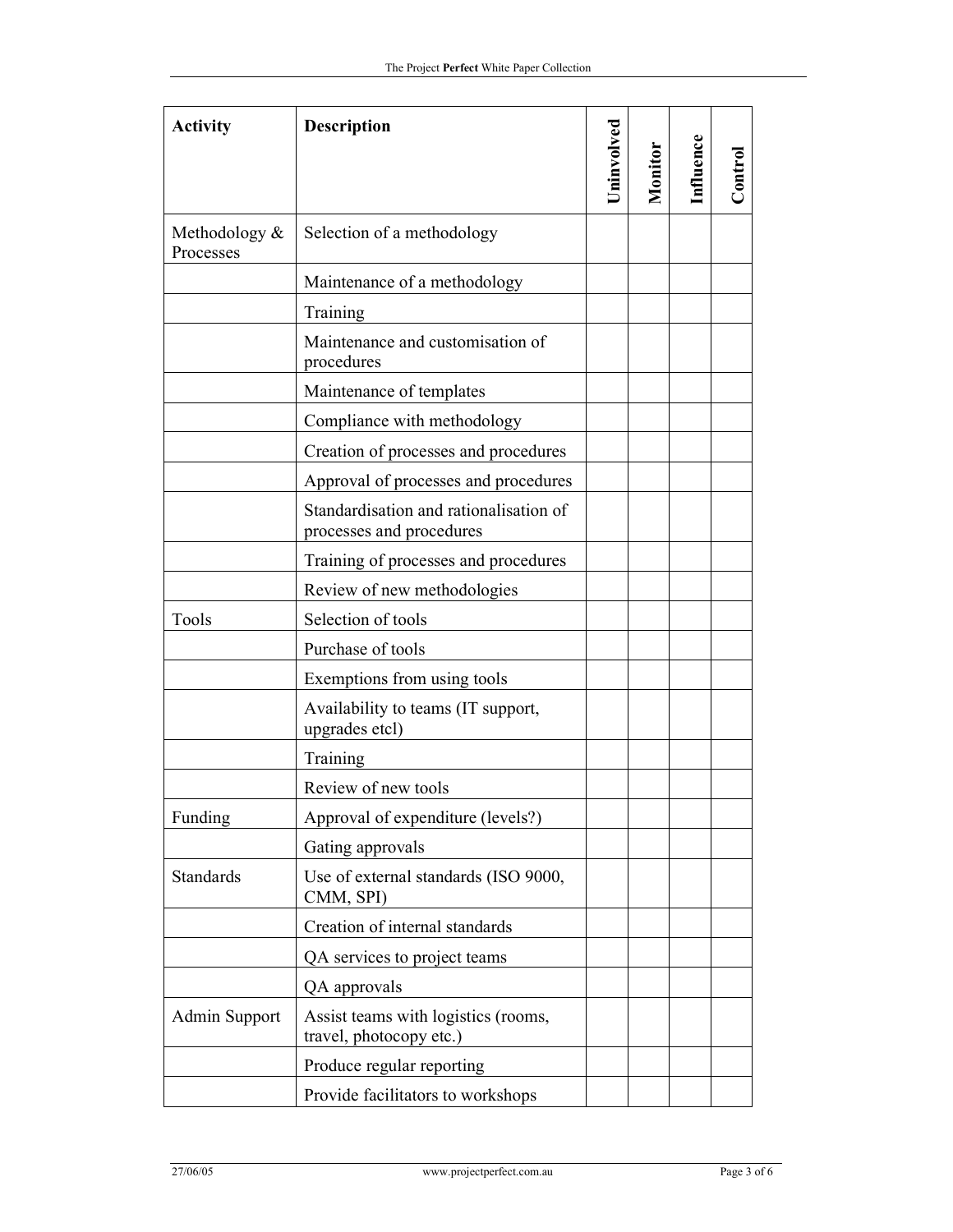| <b>Activity</b>           | <b>Description</b>                                                                     | Uninvolved | Monitor | <b>Influence</b> | Control |
|---------------------------|----------------------------------------------------------------------------------------|------------|---------|------------------|---------|
|                           | HR issues (employee leave, payment,<br>queries)                                        |            |         |                  |         |
|                           | Materials (Stationary, PC's etc.)                                                      |            |         |                  |         |
| Planning                  | Compile plans (Project, phase, specific<br>activity)                                   |            |         |                  |         |
|                           | Approve plans                                                                          |            |         |                  |         |
| <b>Risk</b><br>Management | Risk assessment and logging                                                            |            |         |                  |         |
|                           | Risk monitoring                                                                        |            |         |                  |         |
|                           | Provide risk logging facilities                                                        |            |         |                  |         |
| Issue Mgmt                | Creation of issue log                                                                  |            |         |                  |         |
|                           | Management of issue log                                                                |            |         |                  |         |
| Dependencies              | Identification of dependencies (other<br>projects etc.)                                |            |         |                  |         |
|                           | Monitoring of dependencies                                                             |            |         |                  |         |
|                           | Identification of new dependencies                                                     |            |         |                  |         |
|                           | Liason with other teams                                                                |            |         |                  |         |
| Communication             | External to project team (where?)                                                      |            |         |                  |         |
|                           | Inter project team                                                                     |            |         |                  |         |
| Change Mgmt               | Creation of a strategy and plan                                                        |            |         |                  |         |
|                           | Implementation of plan                                                                 |            |         |                  |         |
|                           | Monitoring expectations                                                                |            |         |                  |         |
| Problem<br>Escalation     | Create a mechanism to escalate project<br>issues                                       |            |         |                  |         |
|                           | Facilitate problem escalation                                                          |            |         |                  |         |
| Library                   | Maintain standard documents                                                            |            |         |                  |         |
|                           | Maintain example documents                                                             |            |         |                  |         |
|                           | Set project documentation standards                                                    |            |         |                  |         |
|                           | Maintain project library                                                               |            |         |                  |         |
|                           | Maintain checklists for project<br>activities (Implementation, testing,<br>initiation) |            |         |                  |         |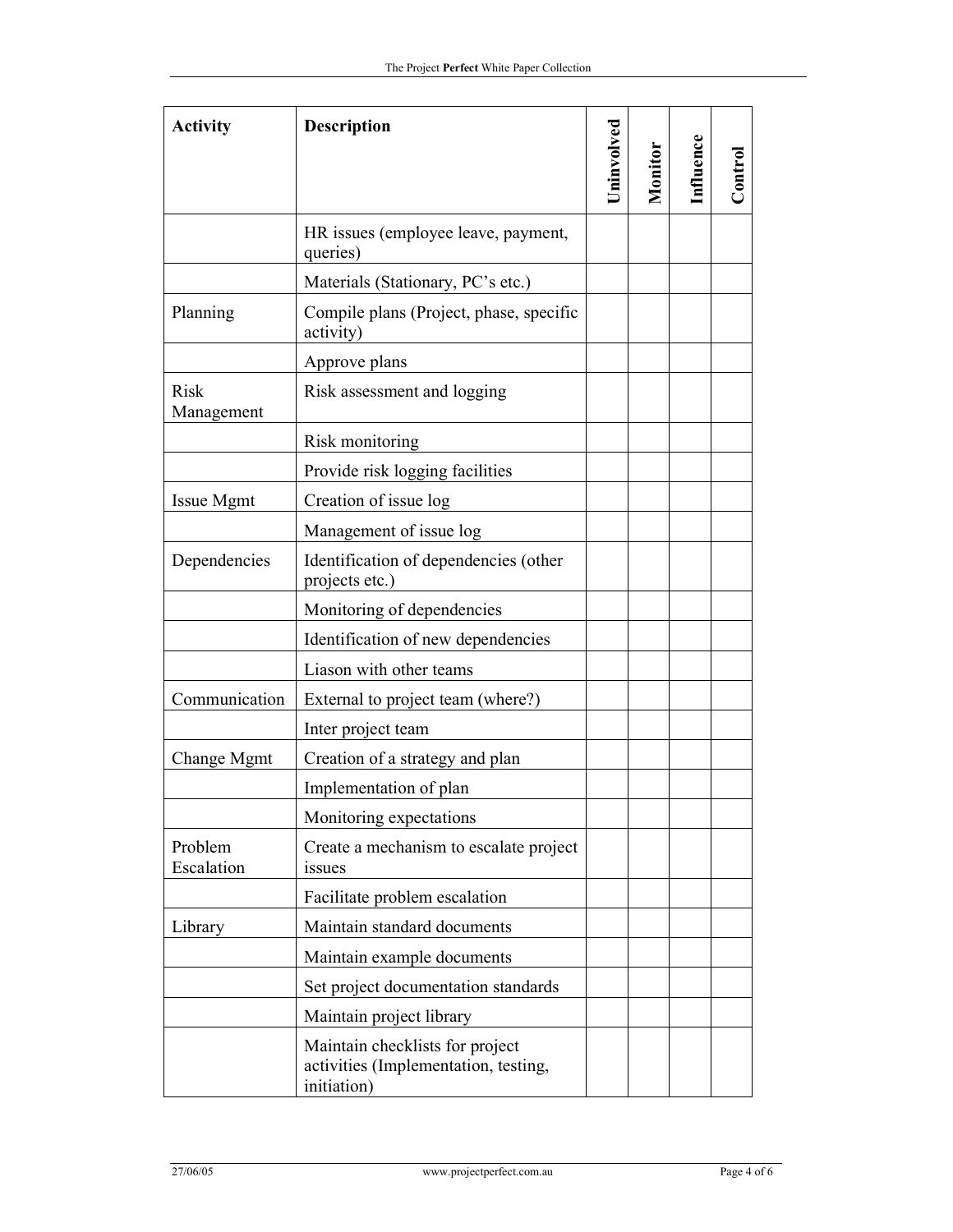| <b>Activity</b>                | <b>Description</b>                                                              | Uninvolved | Monitor | Influence | Control |
|--------------------------------|---------------------------------------------------------------------------------|------------|---------|-----------|---------|
|                                | Create and maintain a glossary                                                  |            |         |           |         |
| <b>Benefits</b>                | Identify benefits from the project                                              |            |         |           |         |
|                                | Quantify the benefits                                                           |            |         |           |         |
|                                | Track benefit delivery after the project                                        |            |         |           |         |
|                                | Prepare cost benefit analysis                                                   |            |         |           |         |
|                                | Produce business case                                                           |            |         |           |         |
| Constraints                    | Identify project constraints (resource<br>limitations, system limitations etc.) |            |         |           |         |
| Reporting                      | Project status (what?)                                                          |            |         |           |         |
|                                | Budget v Expenditure                                                            |            |         |           |         |
|                                | Scope changes                                                                   |            |         |           |         |
|                                | Project overview                                                                |            |         |           |         |
|                                | Staffing                                                                        |            |         |           |         |
|                                | Projections                                                                     |            |         |           |         |
|                                | Gantt charts                                                                    |            |         |           |         |
|                                | Earned value                                                                    |            |         |           |         |
| Integration                    | Compliance with IT architecture<br>(applications and technical)                 |            |         |           |         |
|                                | Integration with other systems                                                  |            |         |           |         |
|                                | Compliance with IT Policy (package<br>preferred, particular vendors, etc.)      |            |         |           |         |
| Audit                          | Compliance with organisational<br>standards                                     |            |         |           |         |
|                                | Ad hoc audits of projects to ensure<br>company policy is being adhered to       |            |         |           |         |
| <b>PIR</b>                     | Carry out post implementation review                                            |            |         |           |         |
|                                | Generate action items from PIR                                                  |            |         |           |         |
|                                | Carry out recommendations of PIR                                                |            |         |           |         |
| Acceptance $\&$<br>Conformance | Set conditions for acceptance of<br>deliverables                                |            |         |           |         |
|                                | Accept deliverables                                                             |            |         |           |         |